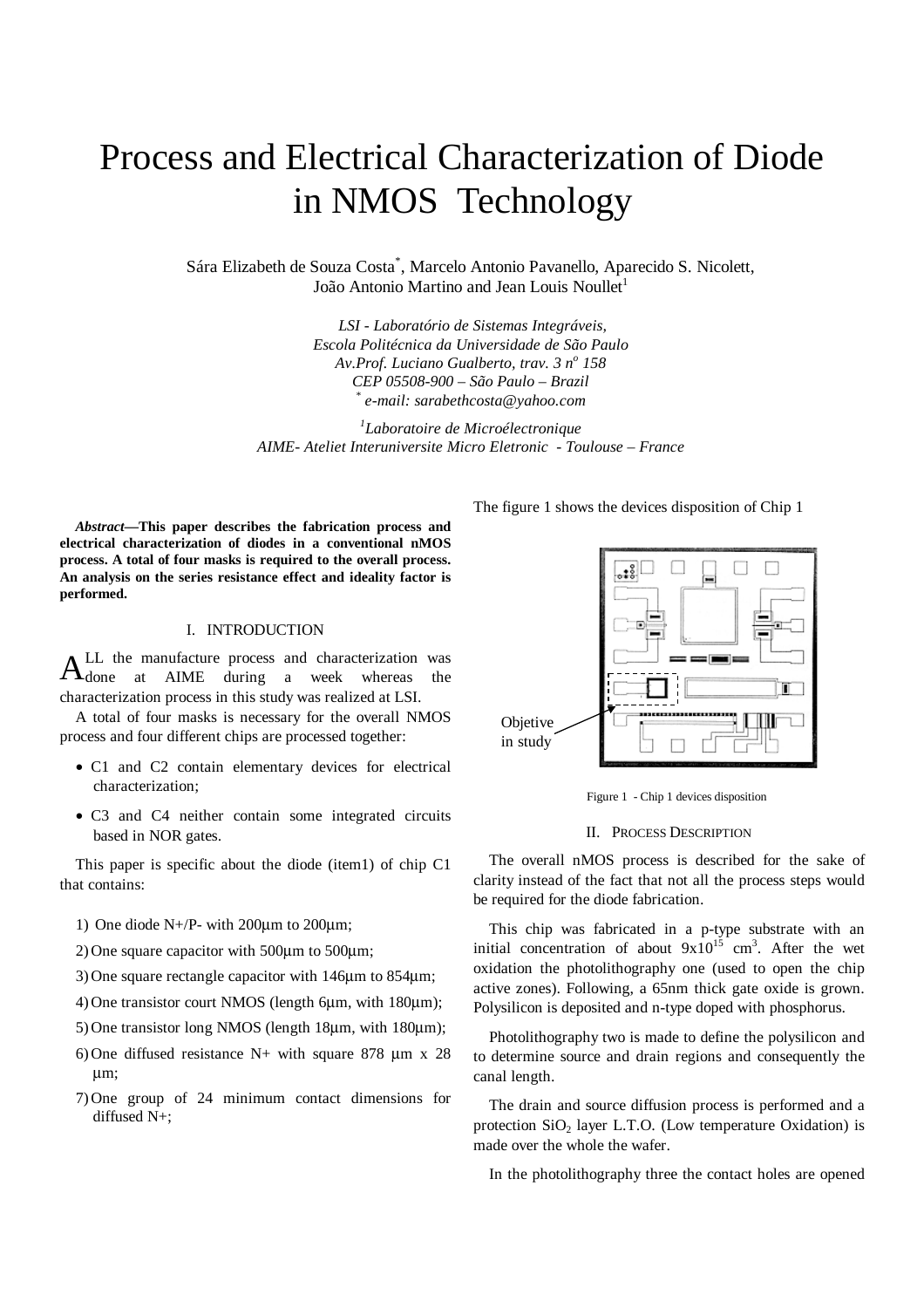followed for the metalization where a 500nm thick aluminum layer was deposited.

Thereon in the photolithography four we make the metal definition and it is annealing. The oxide thicknesses measured after the process are:

- 1) Mask oxide  $e_m = 5.39 \text{ }\mu\text{m}$ ;
- 2) Gate oxide  $e_g = 0.665 \text{ }\mu\text{m}$ ;
- 3) Diffusion oxide  $e_d = 0.752 \text{ }\mu\text{m}$ ;
- 4) L.T.O deposition oxide  $e_n = 2.836 \,\mu\text{m}$ ;

To form the characterized diodes, the cathode region is similar to drain and source of nMOS transistor and the anode contact is the substrate. The cathode connection is accessible by a ring-shape that has a window to permit expose the diode to light to use it as a photodiode.

### III. EXPERIMENTAL RESULTS ANALISIS

We extracted the diode I-V curve applying an anode varying voltage from –1V to 2V (steps of 0.2 mV).

Figure 2 presents the I-V curve obtained for the fabricated diodes.



Figure 2 - I-V Characteristic of p-n junction diode in study

We can note an abnormal conduct on this diode when it is forward biased represented by an excessive inclination. Probably it occurs due an effect of ohmic losses in the series resistances associated to the intrinsic diode.

The series resistance effect influence the output current for applied biases larger than 0.85 V.

The intrinsic diode current is described by equation (1):

$$
I = I_0 \left( e^{qV_D/nkT} - 1 \right) \quad (1)
$$

where  $I_0$  is the reverse bias current, q is the electron charge,  $V_D$  is the effective diode voltage, k is the Boltzmann constant, T is the absolute temperature and n is the ideality factor.

We can represent the ohmic losses in a diode adding a simple resistance in series with the junction, as indicated in figure 3.



Figure 3 – The voltage drop in parasitic resistances when the diode is forward biased

If we represent a resistance in series of the p and n regions by  $R_n$  and  $R_n$ , respectively, we can write the effective diode voltage (V) as:

$$
V_D = Vext - I[Rp(I) + Rn(I)] \quad (2)
$$

Extrapolating the current in the linear curve when the diode is forward biased and considering the diode resistance is the sum of parasitic resistances  $(R_D = R_p + R_n)$  we find the diode resistance R<sub>D</sub>≅ 1600 Ω.

We can find the effective voltage applied in the diode for the difference between the external voltage applied and the voltage drop in  $R_D$ . For example, considerate the point where Vext  $= 1.27V$  we know that the voltage drop in the parasitic resistances is V  $(R<sub>D</sub>)$  = 0.82 V, so the difference between the external voltage applied with the drop voltage in parasitic resistances results in the drop voltage in diode junction  $V_D$ =0.45V equation (2).

This reduction in  $V_D$  lowers the level of injection so that the current increases more slowly with increased bias. A further complication in calculating the ohmic loss is that the conductivity of each neutral region increases with increasing carrier injection, since the effects of  $R_p$  and  $R_n$  are most pronounced at high injection levels.

We can design devices by appropriate choices of doping and geometry, in this case it occurs only for very high currents, outside the normal operating range device.

By monitoring the inverse slope extrapolating the linear